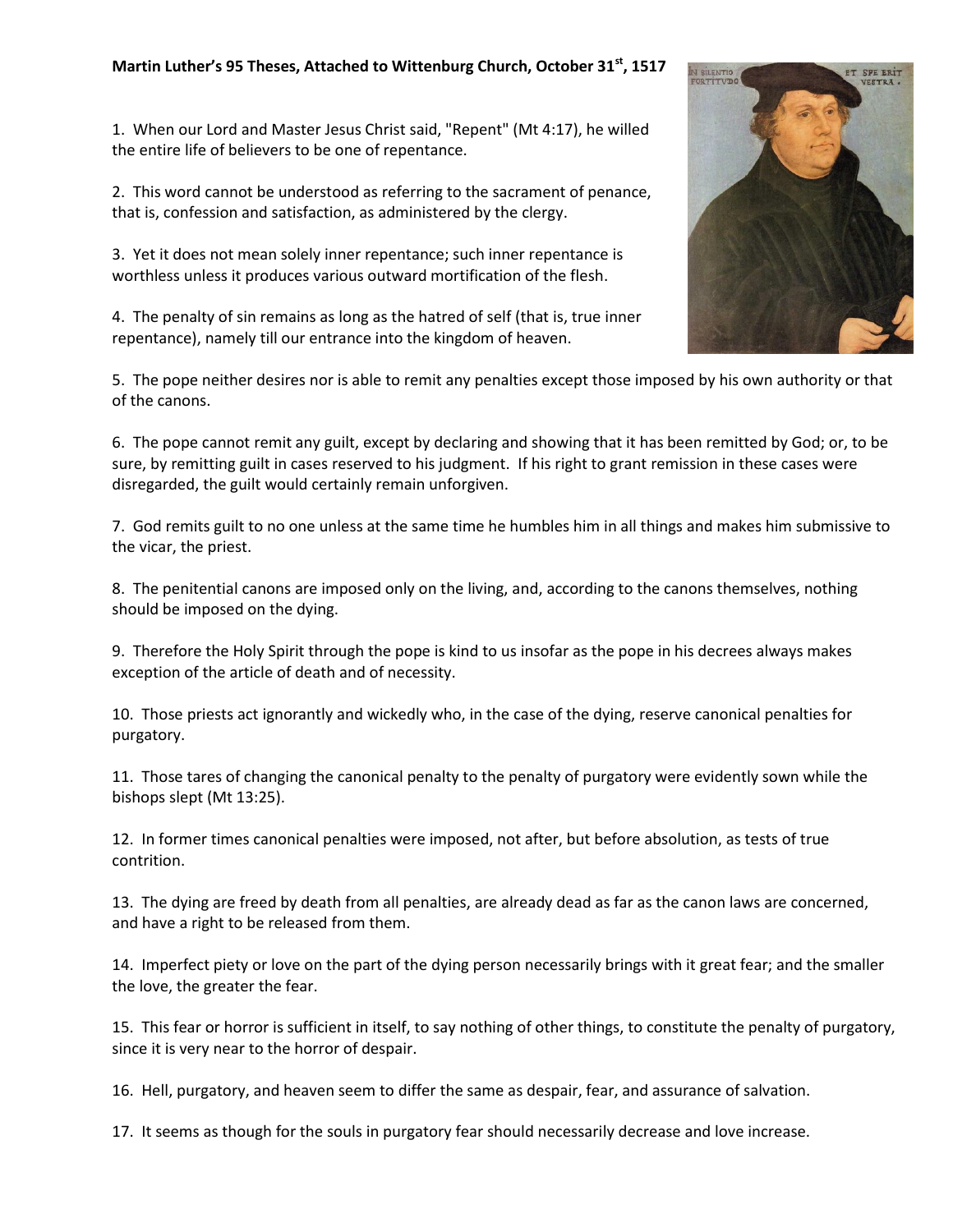18. Furthermore, it does not seem proved, either by reason or by Scripture, that souls in purgatory are outside the state of merit, that is, unable to grow in love.

19. Nor does it seem proved that souls in purgatory, at least not all of them, are certain and assured of their own salvation, even if we ourselves may be entirely certain of it.

20. Therefore the pope, when he uses the words "plenary remission of all penalties," does not actually mean "all penalties," but only those imposed by himself.

21. Thus those indulgence preachers are in error who say that a man is absolved from every penalty and saved by papal indulgences.

22. As a matter of fact, the pope remits to souls in purgatory no penalty which, according to canon law, they should have paid in this life.

23. If remission of all penalties whatsoever could be granted to anyone at all, certainly it would be granted only to the most perfect, that is, to very few.

24. For this reason most people are necessarily deceived by that indiscriminate and high-sounding promise of release from penalty.

25. That power which the pope has in general over purgatory corresponds to the power which any bishop or curate has in a particular way in his own diocese and parish.

26. The pope does very well when he grants remission to souls in purgatory, not by the power of the keys, which he does not have, but by way of intercession for them.

27. They preach only human doctrines who say that as soon as the money clinks into the money chest, the soul flies out of purgatory.

28. It is certain that when money clinks in the money chest, greed and avarice can be increased; but when the church intercedes, the result is in the hands of God alone.

29. Who knows whether all souls in purgatory wish to be redeemed, since we have exceptions in St. Severinus and St. Paschal, as related in a legend.

30. No one is sure of the integrity of his own contrition, much less of having received plenary remission.

31. The man who actually buys indulgences is as rare as he who is really penitent; indeed, he is exceedingly rare.

32. Those who believe that they can be certain of their salvation because they have indulgence letters will be eternally damned, together with their teachers.

33. Men must especially be on guard against those who say that the pope's pardons are that inestimable gift of God by which man is reconciled to him.

34. For the graces of indulgences are concerned only with the penalties of sacramental satisfaction established by man.

35. They who teach that contrition is not necessary on the part of those who intend to buy souls out of purgatory or to buy confessional privileges preach unchristian doctrine.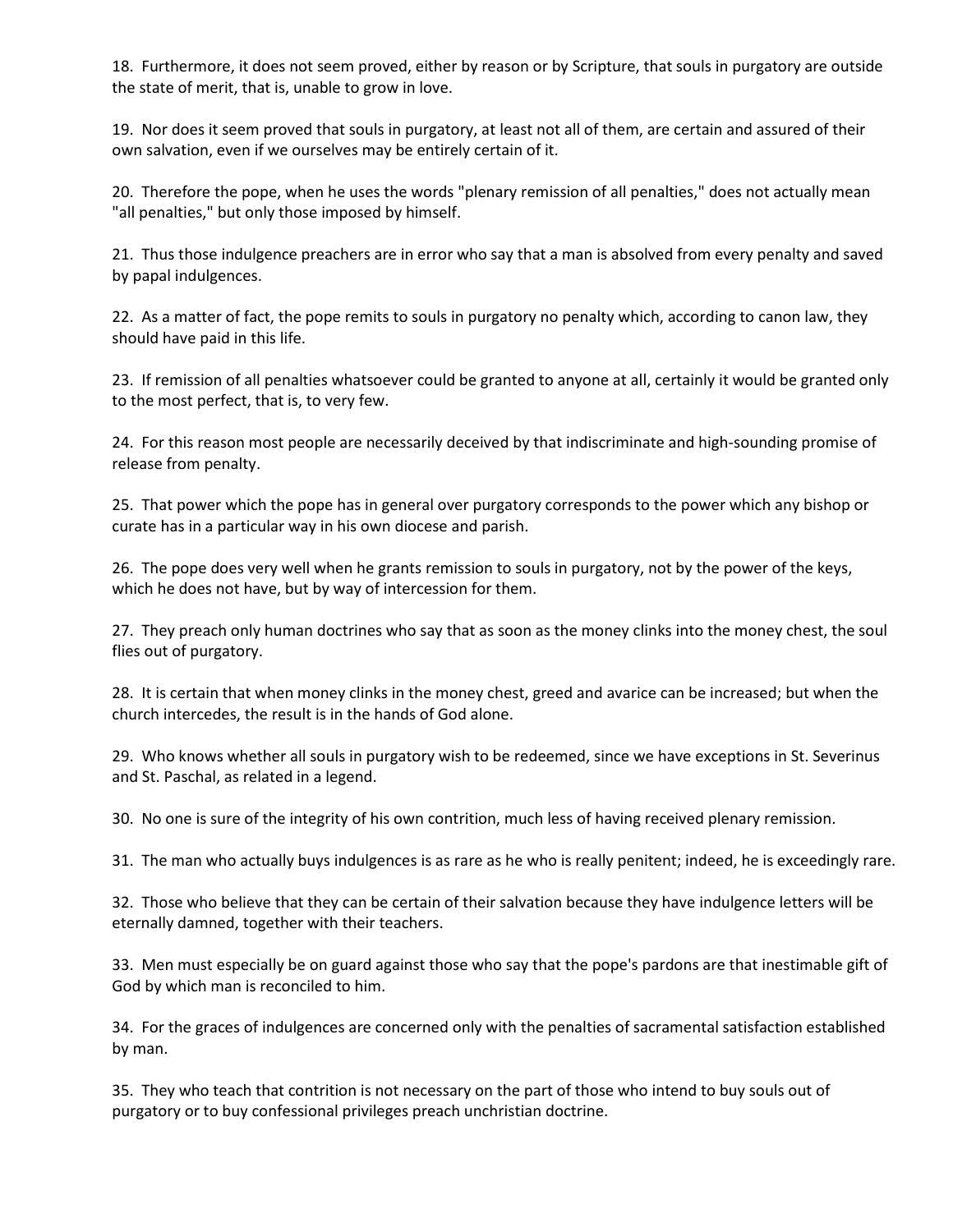36. Any truly repentant Christian has a right to full remission of penalty and guilt, even without indulgence letters.

37. Any true Christian, whether living or dead, participates in all the blessings of Christ and the church; and this is granted him by God, even without indulgence letters.

38. Nevertheless, papal remission and blessing are by no means to be disregarded, for they are, as I have said (Thesis 6), the proclamation of the divine remission.

39. It is very difficult, even for the most learned theologians, at one and the same time to commend to the people the bounty of indulgences and the need of true contrition.

40. A Christian who is truly contrite seeks and loves to pay penalties for his sins; the bounty of indulgences, however, relaxes penalties and causes men to hate them -- at least it furnishes occasion for hating them.

41. Papal indulgences must be preached with caution, lest people erroneously think that they are preferable to other good works of love.

42. Christians are to be taught that the pope does not intend that the buying of indulgences should in any way be compared with works of mercy.

43. Christians are to be taught that he who gives to the poor or lends to the needy does a better deed than he who buys indulgences.

44. Because love grows by works of love, man thereby becomes better. Man does not, however, become better by means of indulgences but is merely freed from penalties.

45. Christians are to be taught that he who sees a needy man and passes him by, yet gives his money for indulgences, does not buy papal indulgences but God's wrath.

46. Christians are to be taught that, unless they have more than they need, they must reserve enough for their family needs and by no means squander it on indulgences.

47. Christians are to be taught that they buying of indulgences is a matter of free choice, not commanded.

48. Christians are to be taught that the pope, in granting indulgences, needs and thus desires their devout prayer more than their money.

49. Christians are to be taught that papal indulgences are useful only if they do not put their trust in them, but very harmful if they lose their fear of God because of them.

50. Christians are to be taught that if the pope knew the exactions of the indulgence preachers, he would rather that the basilica of St. Peter were burned to ashes than built up with the skin, flesh, and bones of his sheep.

51. Christians are to be taught that the pope would and should wish to give of his own money, even though he had to sell the basilica of St. Peter, to many of those from whom certain hawkers of indulgences cajole money.

52. It is vain to trust in salvation by indulgence letters, even though the indulgence commissary, or even the pope, were to offer his soul as security.

53. They are the enemies of Christ and the pope who forbid altogether the preaching of the Word of God in some churches in order that indulgences may be preached in others.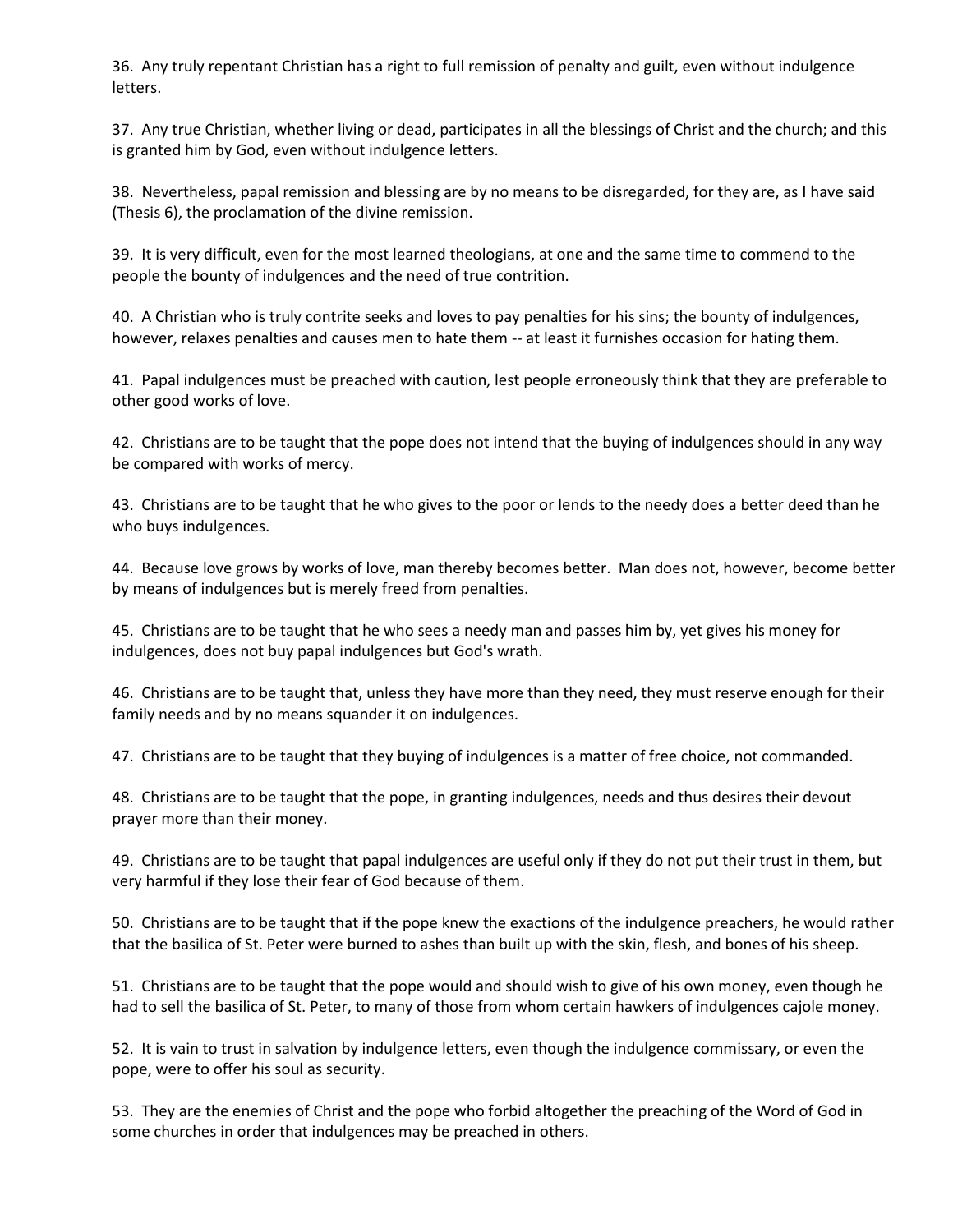54. Injury is done to the Word of God when, in the same sermon, an equal or larger amount of time is devoted to indulgences than to the Word.

55. It is certainly the pope's sentiment that if indulgences, which are a very insignificant thing, are celebrated with one bell, one procession, and one ceremony, then the gospel, which is the very greatest thing, should be preached with a hundred bells, a hundred processions, a hundred ceremonies.

56. The true treasures of the church, out of which the pope distributes indulgences, are not sufficiently discussed or known among the people of Christ.

57. That indulgences are not temporal treasures is certainly clear, for many indulgence sellers do not distribute them freely but only gather them.

58. Nor are they the merits of Christ and the saints, for, even without the pope, the latter always work grace for the inner man, and the cross, death, and hell for the outer man.

59. St. Lawrence said that the poor of the church were the treasures of the church, but he spoke according to the usage of the word in his own time.

60. Without want of consideration we say that the keys of the church, given by the merits of Christ, are that treasure.

61. For it is clear that the pope's power is of itself sufficient for the remission of penalties and cases reserved by himself.

62. The true treasure of the church is the most holy gospel of the glory and grace of God.

63. But this treasure is naturally most odious, for it makes the first to be last (Mt. 20:16).

64. On the other hand, the treasure of indulgences is naturally most acceptable, for it makes the last to be first.

65. Therefore the treasures of the gospel are nets with which one formerly fished for men of wealth.

66. The treasures of indulgences are nets with which one now fishes for the wealth of men.

67. The indulgences which the demagogues acclaim as the greatest graces are actually understood to be such only insofar as they promote gain.

68. They are nevertheless in truth the most insignificant graces when compared with the grace of God and the piety of the cross.

69. Bishops and curates are bound to admit the commissaries of papal indulgences with all reverence.

70. But they are much more bound to strain their eyes and ears lest these men preach their own dreams instead of what the pope has commissioned.

71. Let him who speaks against the truth concerning papal indulgences be anathema and accursed.

72. But let him who guards against the lust and license of the indulgence preachers be blessed.

73. Just as the pope justly thunders against those who by any means whatever contrive harm to the sale of indulgences.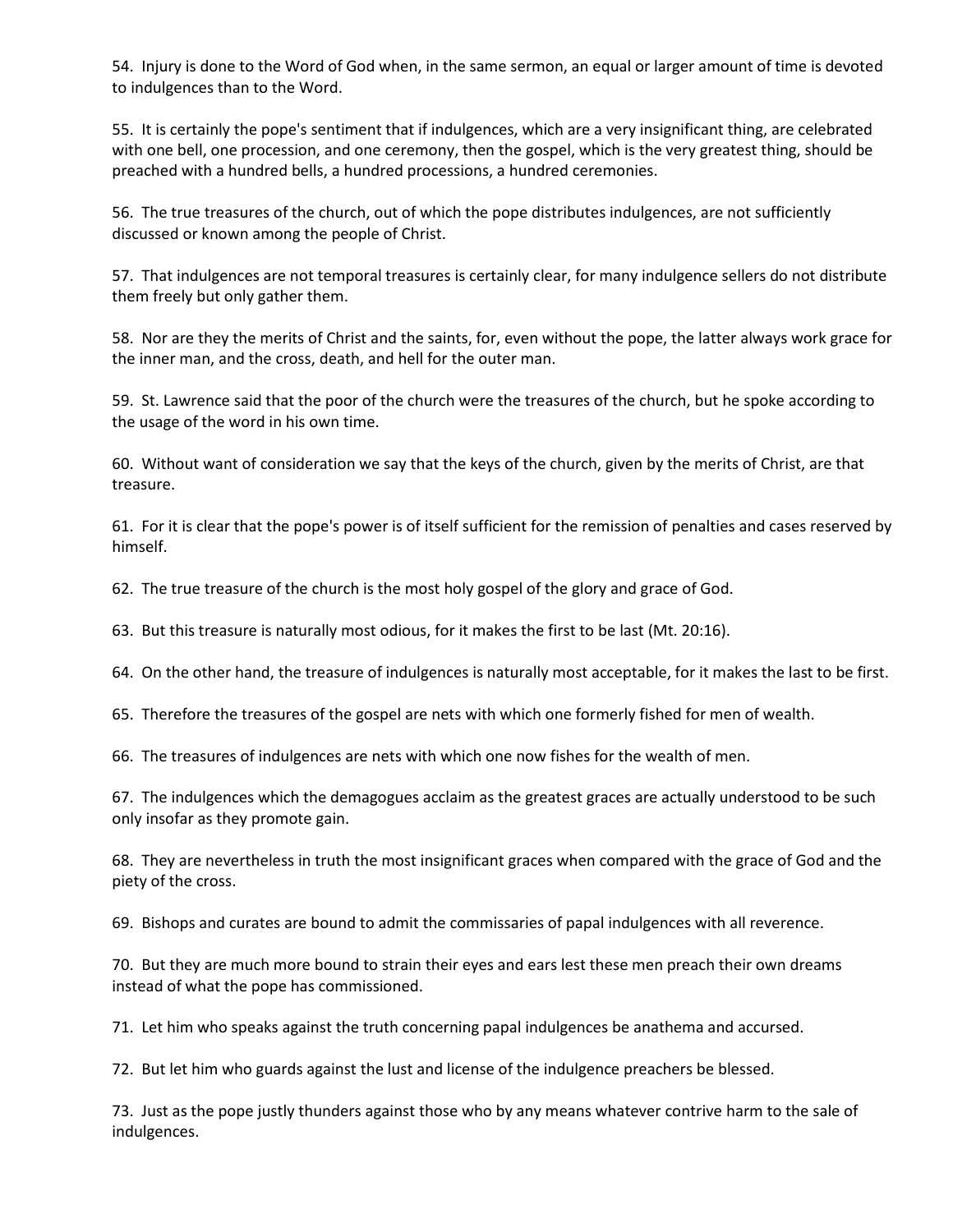74. Much more does he intend to thunder against those who use indulgences as a pretext to contrive harm to holy love and truth.

75. To consider papal indulgences so great that they could absolve a man even if he had done the impossible and had violated the mother of God is madness.

76. We say on the contrary that papal indulgences cannot remove the very least of venial sins as far as guilt is concerned.

77. To say that even St. Peter if he were now pope, could not grant greater graces is blasphemy against St. Peter and the pope.

78. We say on the contrary that even the present pope, or any pope whatsoever, has greater graces at his disposal, that is, the gospel, spiritual powers, gifts of healing, etc., as it is written, 1 Co 12[:28].

79. To say that the cross emblazoned with the papal coat of arms, and set up by the indulgence preachers is equal in worth to the cross of Christ is blasphemy.

80. The bishops, curates, and theologians who permit such talk to be spread among the people will have to answer for this.

81. This unbridled preaching of indulgences makes it difficult even for learned men to rescue the reverence which is due the pope from slander or from the shrewd questions of the laity.

82. Such as: "Why does not the pope empty purgatory for the sake of holy love and the dire need of the souls that are there if he redeems an infinite number of souls for the sake of miserable money with which to build a church? The former reason would be most just; the latter is most trivial.

83. Again, "Why are funeral and anniversary masses for the dead continued and why does he not return or permit the withdrawal of the endowments founded for them, since it is wrong to pray for the redeemed?"

84. Again, "What is this new piety of God and the pope that for a consideration of money they permit a man who is impious and their enemy to buy out of purgatory the pious soul of a friend of God and do not rather, because of the need of that pious and beloved soul, free it for pure love's sake?"

85. Again, "Why are the penitential canons, long since abrogated and dead in actual fact and through disuse, now satisfied by the granting of indulgences as though they were still alive and in force?"

86. Again, "Why does not the pope, whose wealth is today greater than the wealth of the richest Crassus, build this one basilica of St. Peter with his own money rather than with the money of poor believers?"

87. Again, "What does the pope remit or grant to those who by perfect contrition already have a right to full remission and blessings?"

88. Again, "What greater blessing could come to the church than if the pope were to bestow these remissions and blessings on every believer a hundred times a day, as he now does but once?"

89. "Since the pope seeks the salvation of souls rather than money by his indulgences, why does he suspend the indulgences and pardons previously granted when they have equal efficacy?"

90. To repress these very sharp arguments of the laity by force alone, and not to resolve them by giving reasons, is to expose the church and the pope to the ridicule of their enemies and to make Christians unhappy.